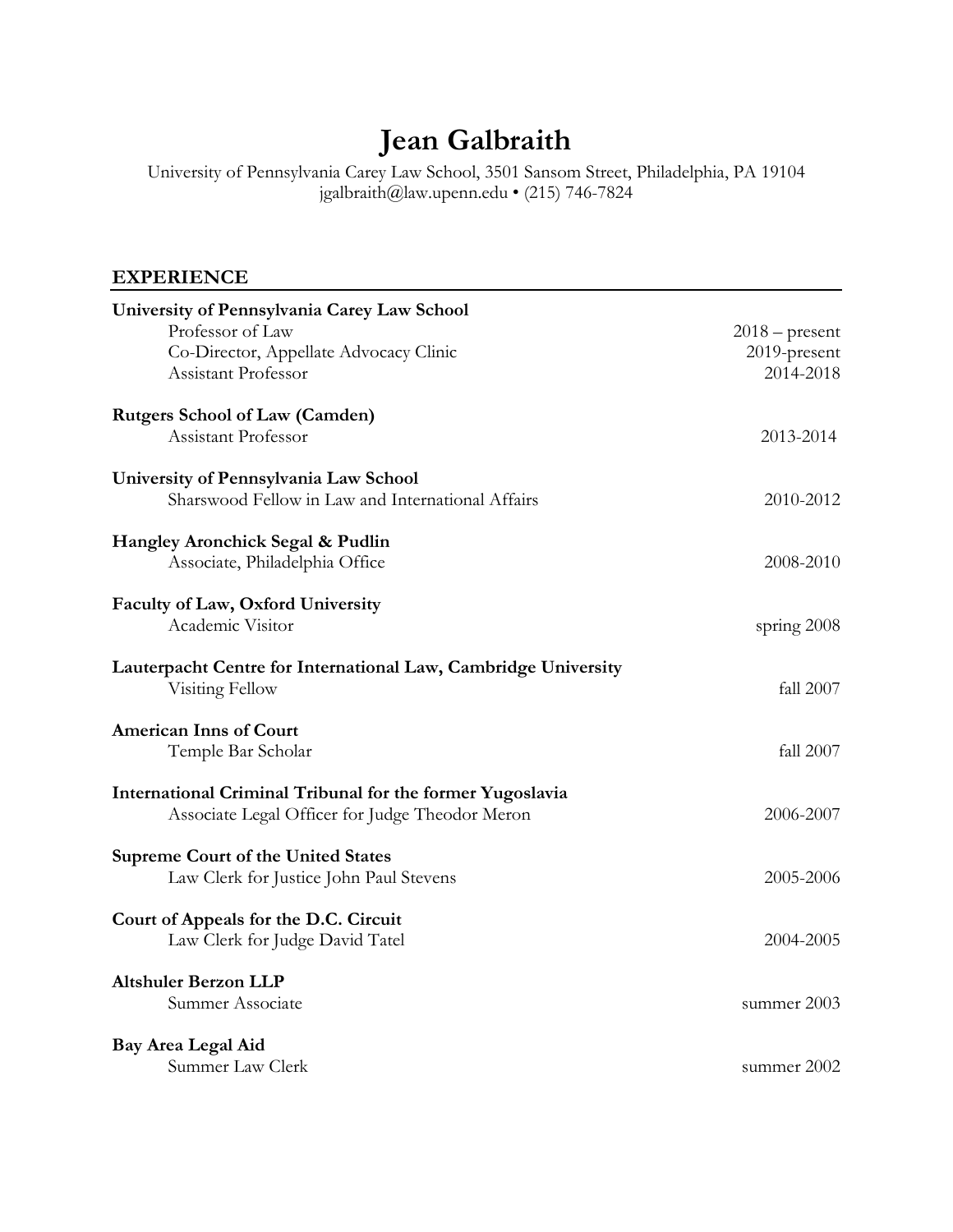### **EDUCATION**

#### **UC Berkeley School of Law**

J.D., May 2004 Order of the Coif; Editor-in-Chief, *California Law Review*

#### **Harvard University**

B.A. *summa cum laude* in Social Studies and the Comparative Study of Religion, June 1999

#### **JOURNAL PUBLICATIONS AND BOOK CHAPTERS**

Deadlines as Behavior in Diplomacy and International Law*, in* INTERNATIONAL LAW AS BEHAVIOR (Harlan Grant Cohen & Timothy Meyers, eds. 2021) (*link*)

From Scope to Process: The Evolution of Checks on Presidential Power in US Foreign Relations Law, *in* ENCOUNTERS BETWEEN FOREIGN RELATIONS LAW AND INTERNATIONAL LAW: BRIDGES AND BOUNDARIES (Helmut Philipp Aust and Thomas Kleinlein, eds. 2021) [\(link\)](https://www.cambridge.org/core/books/encounters-between-foreign-relations-law-and-international-law/from-scope-to-process/031BDE0F75928D4A396402468C16F3FC)

The Fourth Restatement's Treatment of International Law and Administrative Law, *in* THE RESTATEMENT AND BEYOND: THE PAST, PRESENT, AND FUTURE OF U.S. FOREIGN RELATIONS LAW (Paul B. Stephan & Sarah A. Cleveland, eds. 2020)

Rejoining Treaties, 106 VA. L. REV. 73 (2020) [\(link\)](https://www.virginialawreview.org/articles/rejoining-treaties/)

Quelques Observations sur la Pratique des États-Unis D'Amerique en Matière de Conclusion D'Accords Internationaux, 2019 ANNUAIRE FRANÇAIS DE DROIT INTERNATIONAL 3 (translated)

Gender Identity Protection, Trade, and the Trump Administration: A Tale of Reluctant Progressivism, 129 YALE L. J. F. 44 (2019) (with Beatrix Lu) [\(link\)](https://www.yalelawjournal.org/pdf/GalbraithLu_Gender-IdentityProtectionTradeandtheTrumpAdministration_c92gwxyj.pdf)

International Agreements and U.S. Foreign Relations Law: Complexity in Action, *in* THE OXFORD GUIDE TO COMPARATIVE FOREIGN RELATIONS LAW (Curtis A. Bradley, ed., 2019)

The Two Faces of Foreign Affairs Federalism and What They Mean for Climate Change Mitigation, 112 AJIL Unbound 274 (2018) [\(link\)](https://www.cambridge.org/core/journals/american-journal-of-international-law/article/two-faces-of-foreign-affairs-federalism-and-what-they-mean-for-climate-change-mitigation/A91E31B06B79AD8BE7EB78A213514CE6)

The President's Power to Withdraw the United States from International Agreements at Present and in the Future, 111 AJIL Unbound 445 (2018) [\(link\)](https://www.cambridge.org/core/services/aop-cambridge-core/content/view/0CBA97AFF0673758960A65ACE23EB5C0/S239877231700099Xa.pdf/presidents_power_to_withdraw_the_united_states_from_international_agreements_at_present_and_in_the_future.pdf)

From Treaties to International Commitments: The Changing Landscape of Foreign Relations Law, 84 U. CHI. L. REV. 1675 (2017) [\(link\)](https://papers.ssrn.com/sol3/papers.cfm?abstract_id=2933765)

Making Treaty Implementation More Like Statutory Implementation*,* 115 MICH. L. REV. 1309  $(2017)$   $(\frac{link}{\hbar})$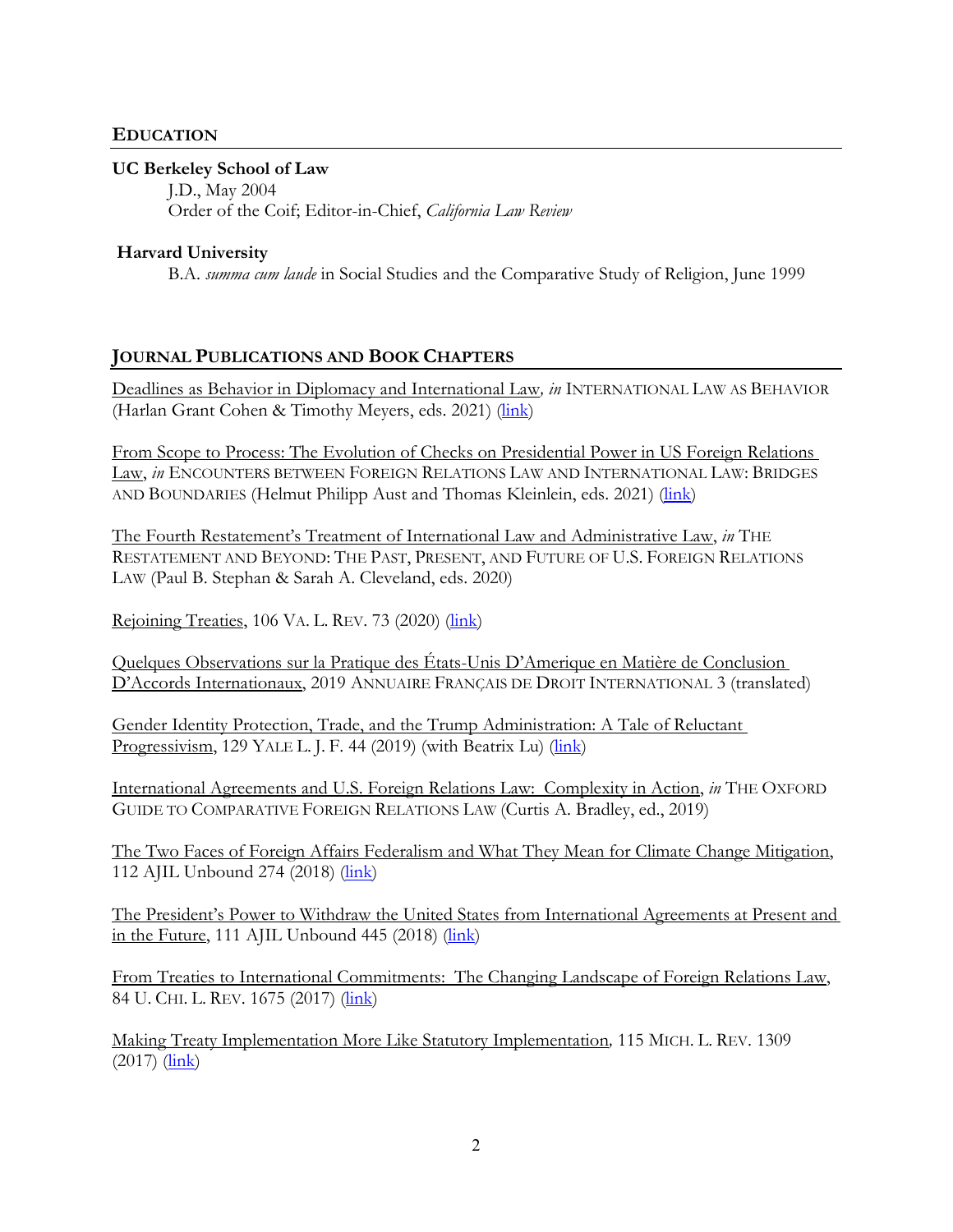Cooperative and Uncooperative Foreign Affairs Federalism, 130 HARV. L. REV. 2131 (2017) (book review) [\(link\)](https://papers.ssrn.com/sol3/papers.cfm?abstract_id=2999780)

Presidential War Powers as an Interactive Dynamic: International Law, Domestic Law, and Practice-Based Legal Change*,* 91 N.Y.U. L. REV. 689 (2016) (with Curtis Bradley) [\(link\)](https://papers.ssrn.com/sol3/papers.cfm?abstract_id=2691057)

What Should the Restatement (Fourth) Say About Treaty Interpretation?, 2015 BYU L. REV. 1499  $(2016)$  (symposium article)  $(\frac{link}{\)}$ 

Ending Security Council Resolutions, 109 AJIL 806 (2015) (comment) (peer-reviewed) [\(link\)](https://papers.ssrn.com/sol3/papers.cfm?abstract_id=2697663)

Zivotofsky v. Kerry and the Balance of Power, 109 AJIL Unbound 16 (2015) [\(link\)](https://www.asil.org/sites/default/files/Galbraith%2C%20Zivotofsky%20v.%20Kerry%20and%20the%20Balance%20of%20Power_print.pdf)

Temporary International Legal Regimes as Frames for Permanent Ones, in 2014 NETHERLANDS YEARBOOK OF INTERNATIONAL LAW (Monika Ambrus & Ramses Wessel, eds., 2015) [\(link\)](https://scholarship.law.upenn.edu/cgi/viewcontent.cgi?article=2557&context=faculty_scholarship)

Human Rights Treaties in and Beyond the Senate: The Spirit of Senator Proxmire*, in* FOR THE SAKE OF PRESENT AND FUTURE GENERATIONS: ESSAYS ON INTERNATIONAL LAW, CRIME, AND JUSTICE IN HONOUR OF ROGER S. CLARK 507 (William Schabas, Gerry Simpson & Suzannah Linton eds., 2015) [\(link\)](https://papers.ssrn.com/sol3/papers.cfm?abstract_id=2625226)

Congress's Treaty-Implementing Power in Historical Practice*,* 56 WM. & MARY L. REV. 59 (2014) [\(link\)](https://papers.ssrn.com/sol3/papers.cfm?abstract_id=2275355)

Soft Law as Foreign Relations Law, 99 CORNELL L. REV. 735 (2014) (with David Zaring) [\(link\)](https://papers.ssrn.com/sol3/papers.cfm?abstract_id=2437572)

Review of Duncan Hollis, ed., *The Oxford Guide to Treaties*, 108 AM. J. INT'L L. 859 (2014) [\(link\)](https://scholarship.law.upenn.edu/cgi/viewcontent.cgi?article=2560&context=faculty_scholarship)

Treaty Termination as Foreign Affairs Exceptionalism, 92 TEX. L. REV. SEE ALSO 81 (2014) (Response Essay) [\(link\)](https://scholarship.law.upenn.edu/cgi/viewcontent.cgi?article=2464&context=faculty_scholarship)

Review of David Sloss et al., eds., *International Law in the U.S. Supreme Court*, 108 AM. J. INT'L L. 127  $(2014)$   $(link)$ 

International Law and the Domestic Separation of Powers, 99 VA. L. REV. 987 (2013) [\(link\)](https://papers.ssrn.com/sol3/papers.cfm?abstract_id=2328795)

Treaty Options: Towards a Behavioral Understanding of Treaty Design, 53 VA. J. INT'L L. 309 (2013) [\(link](https://scholarship.law.upenn.edu/faculty_scholarship/1455/) including additional data files)

Prospective Advice and Consent, 37 YALE. J. INT'L L. 247 (2012) [\(link\)](https://scholarship.law.upenn.edu/cgi/viewcontent.cgi?article=2457&context=faculty_scholarship)

The Good Deeds of International Criminal Defendants, 25 LEIDEN J. INT'L L. 799 (2012) (peerreviewed) (the subject of an online symposium [here,](http://opiniojuris.org/2012/10/10/ljil-symposium-vol-25-3-good-deeds-of-international-defendants-a-comment-by-margaret-deguzman/) [here,](http://opiniojuris.org/2012/10/10/ljil-symposium-vol-25-3-good-deeds-of-international-defendants-grace-goodness-greed-saving-while-killing/) and [here](http://opiniojuris.org/2012/10/10/ljil-symposium-vol-25-3-good-deeds-of-international-defendants-a-response/) on the *Opinio Juris* blog)

Custom, Codification, and the Verdict of History, 160 U. PA. L. REV. PENNUMBRA 349 (2012) (Response Essay) [\(link\)](https://www.pennlawreview.com/2012/04/10/custom-codification-and-the-verdict-of-history/)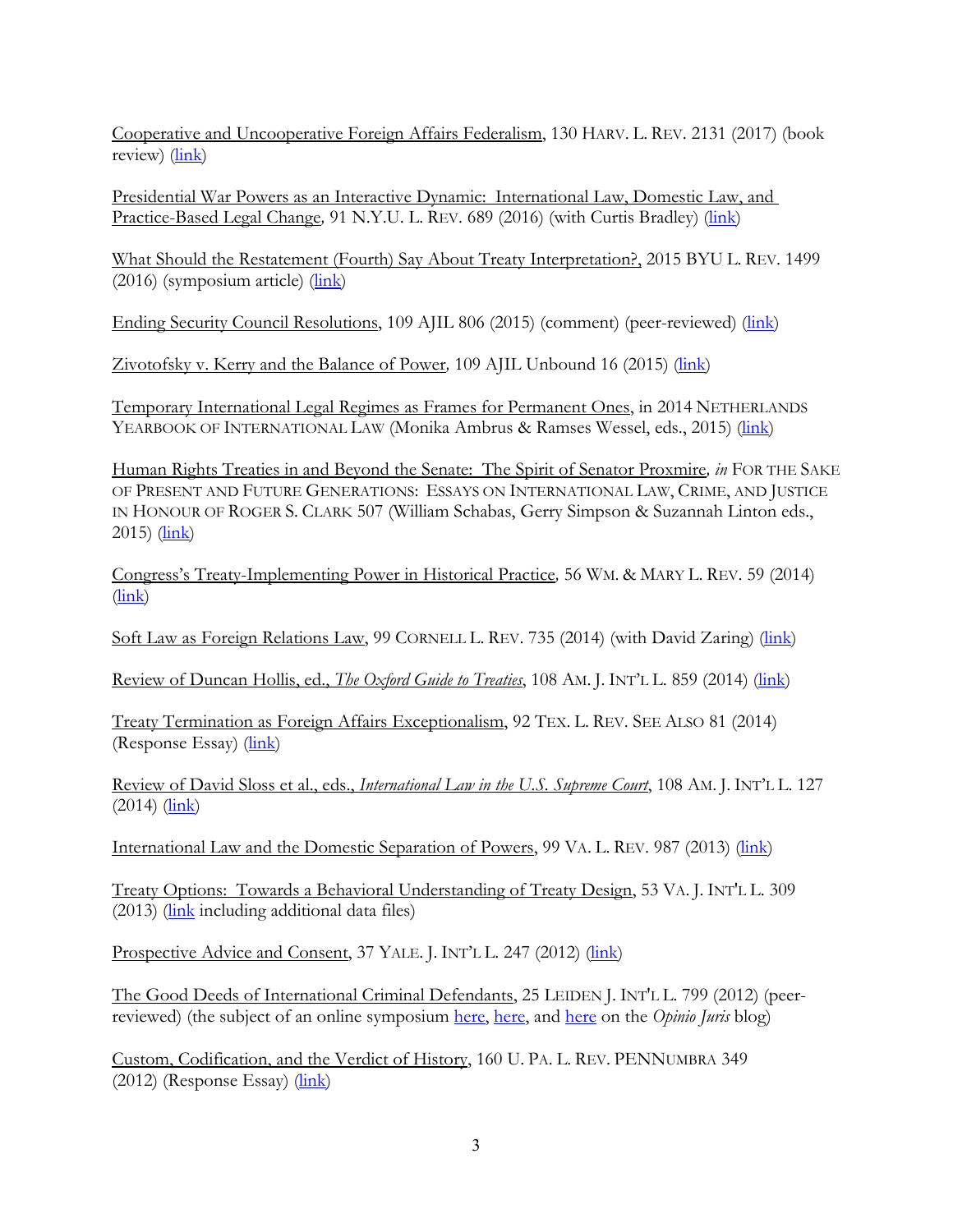The Ethic of High Expectations, 62 S. C. L. REV. 439 (2010) [\(link\)](https://scholarship.law.upenn.edu/faculty_scholarship/1454/) (awarded the Warren E. Burger Prize by the American Inns of Court for scholarship promoting "the ideals of excellence, civility, ethics, and professionalism within the legal profession")

The Pace of International Criminal Justice, 31 MICH. J. INT'L L. 79 (2009) [\(link\)](https://papers.ssrn.com/sol3/papers.cfm?abstract_id=2159282)

'New Facts' in ICTY and ICTR Review Proceedings, 21 LEIDEN J. INT'L L. 131 (2008) (peerreviewed)

Nuremberg and Its Legacy*, in* INTERNATIONAL LAW STORIES 13 (John E. Noyes et al. eds., 2007) (with Theodor Meron)

The Bush Administration's Response to the International Criminal Court, 21 BERKELEY J. INT'L L. 683 (2003) [\(link\)](https://scholarship.law.upenn.edu/cgi/viewcontent.cgi?article=2450&context=faculty_scholarship)

## **BLOG POSTS, SHORT ONLINE PIECES, AND OP-EDS**

Introduction to Symposium on [New Challenges in Weapons Inspection,](https://www.cambridge.org/core/journals/american-journal-of-international-law/article/introduction-to-the-symposium-on-new-challenges-in-weapons-inspection/979DEF6CC5B09BCE11B75BD7F4F083EE) 115 AJIL Unbound 86 (2021)

[The President's Authority to Rejoin the Open Skies Treaty](https://www.lawfareblog.com/presidents-authority-rejoin-open-skies-treaty)*,* Lawfare Blog (Feb. 8, 2021)

[The US Cannot Withdraw from the WHO Without First Paying Its Dues,](https://www.justsecurity.org/70384/the-us-cannot-withdraw-from-the-who-without-first-paying-its-dues/) Just Security Blog (May 26, 2020)

George Washington's Advisors Agreed: [Impeachment Did Away with Executive Privilege,](https://www.justsecurity.org/66713/george-washingtons-advisors-agreed-impeachment-did-away-with-executive-privilege/) Just Security Blog (Oct. 25, 2019) (with Michel Paradis)

Impeachment Trumps Executive [Privilege. Ask George Washington,](https://www.wsj.com/articles/impeachment-trumps-executive-privilege-ask-george-washington-11571784069) WALL ST. J. (Oct. 23, 2019) (with Michel Paradis)

[Getting the Jay Treaty Right on Executive](https://www.justsecurity.org/66434/getting-the-jay-treaty-right-on-executive-privilege/) Privilege, Just Security Blog (Oct. 4, 2019)

John Paul Stevens Defended the Rule [of Law: Justice, Rights, and the](https://www.foreignaffairs.com/articles/united-states/2019-07-25/john-paul-stevens-defended-rule-law) War on Terrorism, ForeignAffairs.com (July 25, 2019)

The Trump Administration and Executive [Power: Evidence from Justice Department Views](https://www.lawfareblog.com/trump-administration-and-executive-power-evidence-justice-department-views-letters)  [Letters,](https://www.lawfareblog.com/trump-administration-and-executive-power-evidence-justice-department-views-letters) Lawfare Blog (Feb. 5, 2019) (with Benjamin Schwartz)

Judge, Professor, Diplomat: Theodor Meron as a Leading [Figure in International Criminal Justice,](http://opiniojuris.org/2019/01/18/judge-professor-diplomat-theodor-meron-as-a-leading-figure-in-international-criminal-justice/) *Opinio Juris* Blog (January 2019)

The End of the Iran Deal and the [Future of the Security Council Snapback,](http://opiniojuris.org/2018/05/09/the-end-of-the-iran-deal-and-the-future-of-the-security-council-snapback/) *Opinio Juris* Blog (May 2018)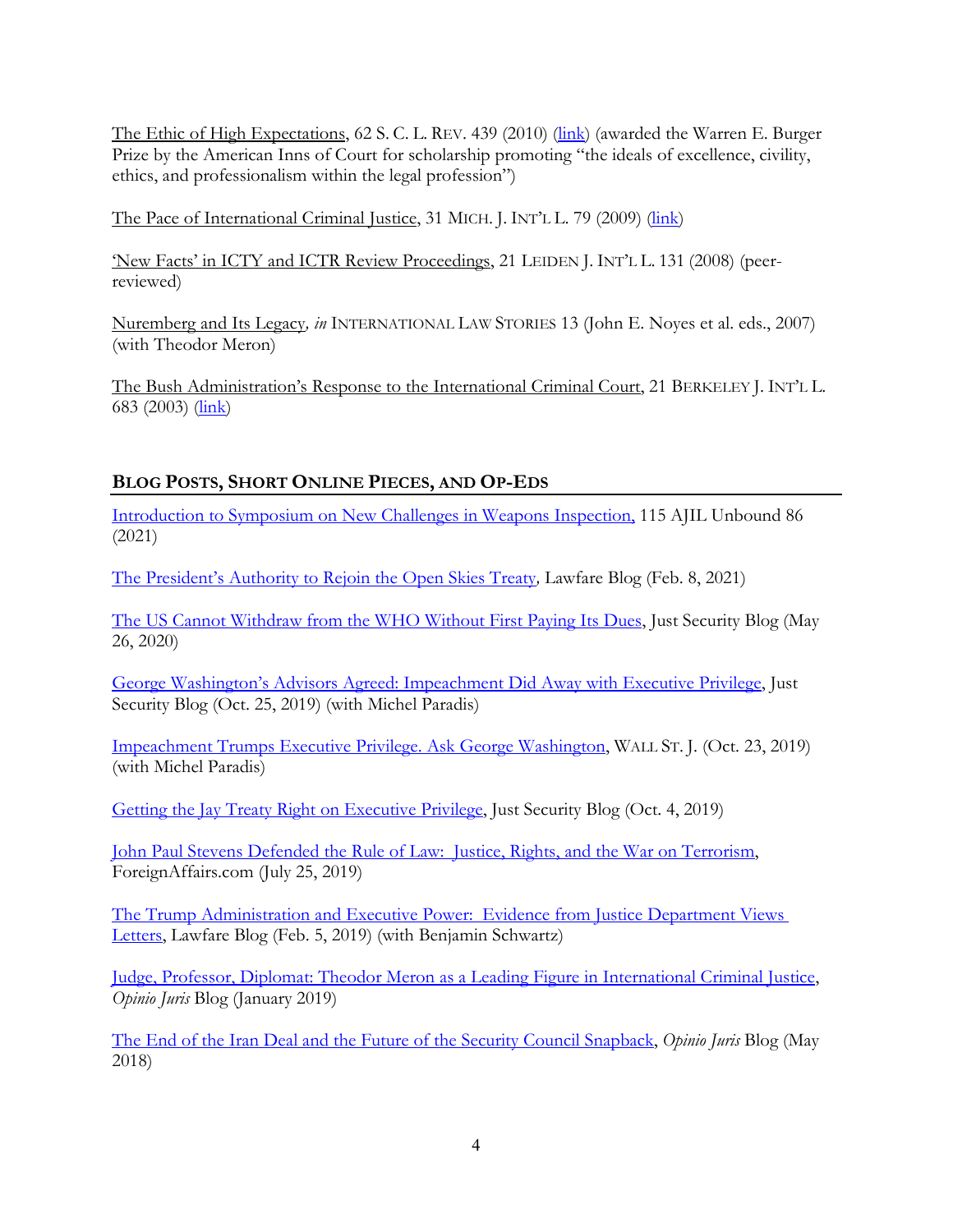[The Separation of Powers Today,](https://www.americanbar.org/content/dam/aba/publications/insights_law_society/issue-1-2018/Insights-Vol18-1(pgs)12518.authcheckdam.pdf) 18 ABA INSIGHTS 4 (2018)

If President Trump Ends the [Iran Deal, Can He Trigger the Security](http://opiniojuris.org/2017/09/20/if-president-trump-ends-the-iran-deal-can-he-trigger-the-security-council-snapback/) Council Snapback?, *Opinio Juris* Blog (Sept. 2017)

The Legal [Structure of the Paris Agreement,](http://www.regblog.org/2015/12/21/galbraith-legal-structure-paris-agreement/) RegBlog (December 2015)

[The Security Council Resolution on the Iran Deal: A Way Around the "Reverse](http://opiniojuris.org/2015/07/23/guest-post-the-security-council-resolution-on-the-iran-deal-a-way-around-the-reverse-veto/) Veto," *Opinio Juris* Blog (July 2015)

[The Roberts Court and the Brink,](http://www.jstor.org/stable/pdf/10.5305/procannmeetasil.109.2015.0046.pdf) 109 AM. SOC'Y INT'L L. PROC. 46 (2015)

[Presidents Act on International Agreements Because the Senate Doesn't,](http://www.nytimes.com/roomfordebate/2015/04/20/more-treaties-and-fewer-agreements-like-the-iran-nuclear-deal/presidents-act-on-international-agreements-because-the-senate-doesnt) N.Y. TIMES Room for Debate (April 2015)

[Silences in the Bond](http://opiniojuris.org/2014/06/02/guest-post-silences-bond-case/) Case, *Opinio Juris* Blog (June 2014)

[The Scope of the Treaty Power,](http://opiniojuris.org/2013/03/11/bradley-book-symposium-the-scope-of-the-treaty-power/) *Opinio Juris* Blog (March 2013)

[Comparing International and U.S.](http://opiniojuris.org/2012/11/09/the-oxford-guide-to-treaties-symposium-comparing-international-and-us-approaches-to-interpretation/) Approaches to Interpretation, *Opinio Juris* Blog (November 2012)

## **SELECTED APPELLATE LITIGATION AND** AMICUS **WORK**

Rranxburgaj v. Mayorkas (petition for certiorari filed in U.S. Supreme Court in 2021 and then voluntarily dismissed following settlement): co-counsel for petitioner, an immigrant in sanctuary. [\(link](https://www.supremecourt.gov/DocketPDF/20/20-1010/167011/20210122151057853_No.%2020-__%20PetitionOnly.pdf) to petition)

Alvarado v. Superintendent Somerset SCI (pending in the Third Circuit in 2021): court-appointed appellate co-counsel for habeas petitioner.

Garland v. Dai & Garland v. Alcaraz-Enriquez (consolidated) (U.S. Supreme Court 2021): cocounsel on *amicus* brief for the American Immigration Lawyers Association and the National Immigrant Justice Center. [\(link](https://www.supremecourt.gov/DocketPDF/19/19-1155/165838/20210111124942249_Dai%20Amicus%20Brief%20FINAL%2001-11-2021.pdf) to brief)

United States v. California, 444 F. Supp. 3d 1181 (E.D. Cal. 2020): one of two lead authors of *amicus* brief for a group of professors of foreign relations law. [\(link](https://papers.ssrn.com/sol3/papers.cfm?abstract_id=3561983) to brief, which was cited in the district court opinion)

Balderas-Dominguez v. Attorney General (Third Circuit 2020): court-appointed appellate co-counsel for immigrant petitioner.

Commonwealth v. Possinger, 2020 WL 649858 (Pa. Super. Ct. 2020): appellate co-counsel for defendant who had been held in contempt by the trial court for failure to pay fines and costs.

Commonwealth v. DiNardo, 2020 WL 5700732 (Pa. Super. Ct. 2020): co-counsel on *amicus* brief for the ACLU of Pennsylvania and the Public Defender Association of Pennsylvania.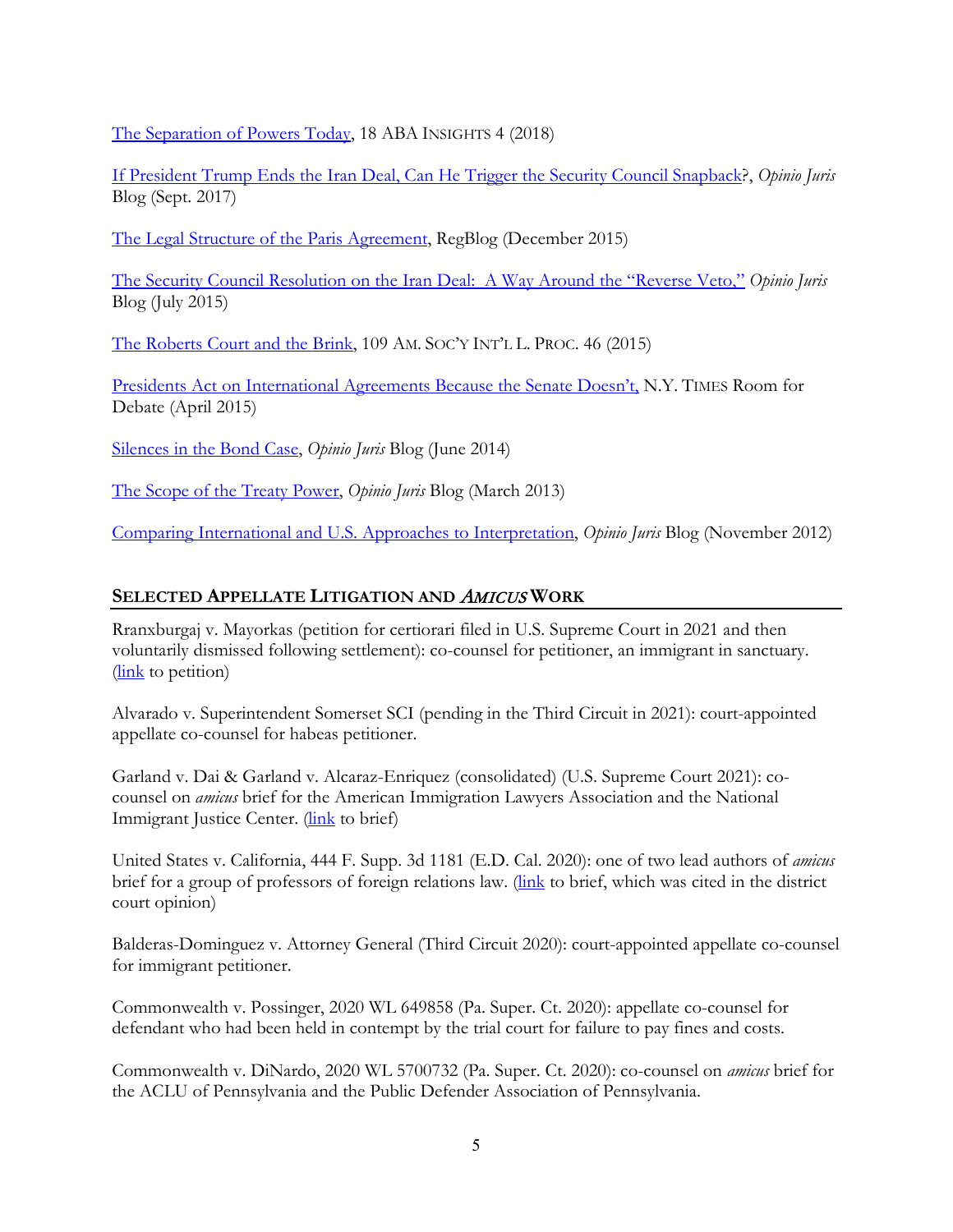Philadelphia Community Bail Fund v. Arraignment Court Magistrates (Pa. Supreme Court 2020): cocounsel on *amicus* brief for the Quattrone Center for the Fair Administration of Justice. [\(link](https://www.aclupa.org/sites/default/files/field_documents/amicus_curiae_brief_-_quattrone_-_1-30-20.pdf) to brief)

## **CONTEMPORARY PRACTICE OF THE UNITED STATES**

Editor, *Contemporary Practice of the United States relating to International Law* section of the *American Journal of International Law* (2018 – 2020).

[Contemporary Practice of the United States Relating to International Law,](https://scholarship.law.upenn.edu/cgi/viewcontent.cgi?article=3229&context=faculty_scholarship) 114 AJIL 757 (2020) Contemporary Practice [of the United States Relating to International Law,](https://scholarship.law.upenn.edu/cgi/viewcontent.cgi?article=3192&context=faculty_scholarship) 114 AJIL 494 (2020) Contemporary [Practice of the United States Relating to International Law,](https://scholarship.law.upenn.edu/faculty_scholarship/2176/) 114 AJIL 288 (2020) [Contemporary Practice of the United States Relating to International Law,](https://scholarship.law.upenn.edu/faculty_scholarship/2136/) 114 AJIL 124 (2020) [Contemporary Practice of the United States Relating to International Law,](https://scholarship.law.upenn.edu/faculty_scholarship/2106/) 113 AJIL 812 (2019) [Contemporary Practice of the United States](https://scholarship.law.upenn.edu/faculty_scholarship/2088/) Relating to International Law, 113 AJIL 600 (2019) Contemporary Practice of [the United States Relating to International Law,](https://scholarship.law.upenn.edu/faculty_scholarship/2066/) 113 AJIL 376 (2019) [Contemporary Practice of the United States Relating to International Law,](https://scholarship.law.upenn.edu/cgi/viewcontent.cgi?article=3039&context=faculty_scholarship) 113 AJIL 131 (2019) [Contemporary Practice of the United States Relating to International Law,](https://scholarship.law.upenn.edu/cgi/viewcontent.cgi?article=3021&context=faculty_scholarship) 112 AJIL 734 (2018) [Contemporary Practice of the United States Relating to International Law,](https://scholarship.law.upenn.edu/cgi/viewcontent.cgi?article=3005&context=faculty_scholarship) 112 AJIL 486 (2018) [Contemporary Practice of the United States Relating to International Law,](https://scholarship.law.upenn.edu/cgi/viewcontent.cgi?article=2984&context=faculty_scholarship) 112 AJIL 295 (2018) [Contemporary Practice of the United States Relating to International Law,](https://scholarship.law.upenn.edu/faculty_scholarship/1974/) 112 AJIL 94 (2018)

## **TEACHING AWARDS**

Harvey Levin Memorial Award for Teaching Excellence (2020) (by vote of the graduating 3L Penn Law class)

Harvey Levin Memorial Award for Teaching Excellence (2017) (by vote of the graduating 3L Penn Law class)

Robert A. Gorman Award for Excellence in Teaching at Penn Law (2016)